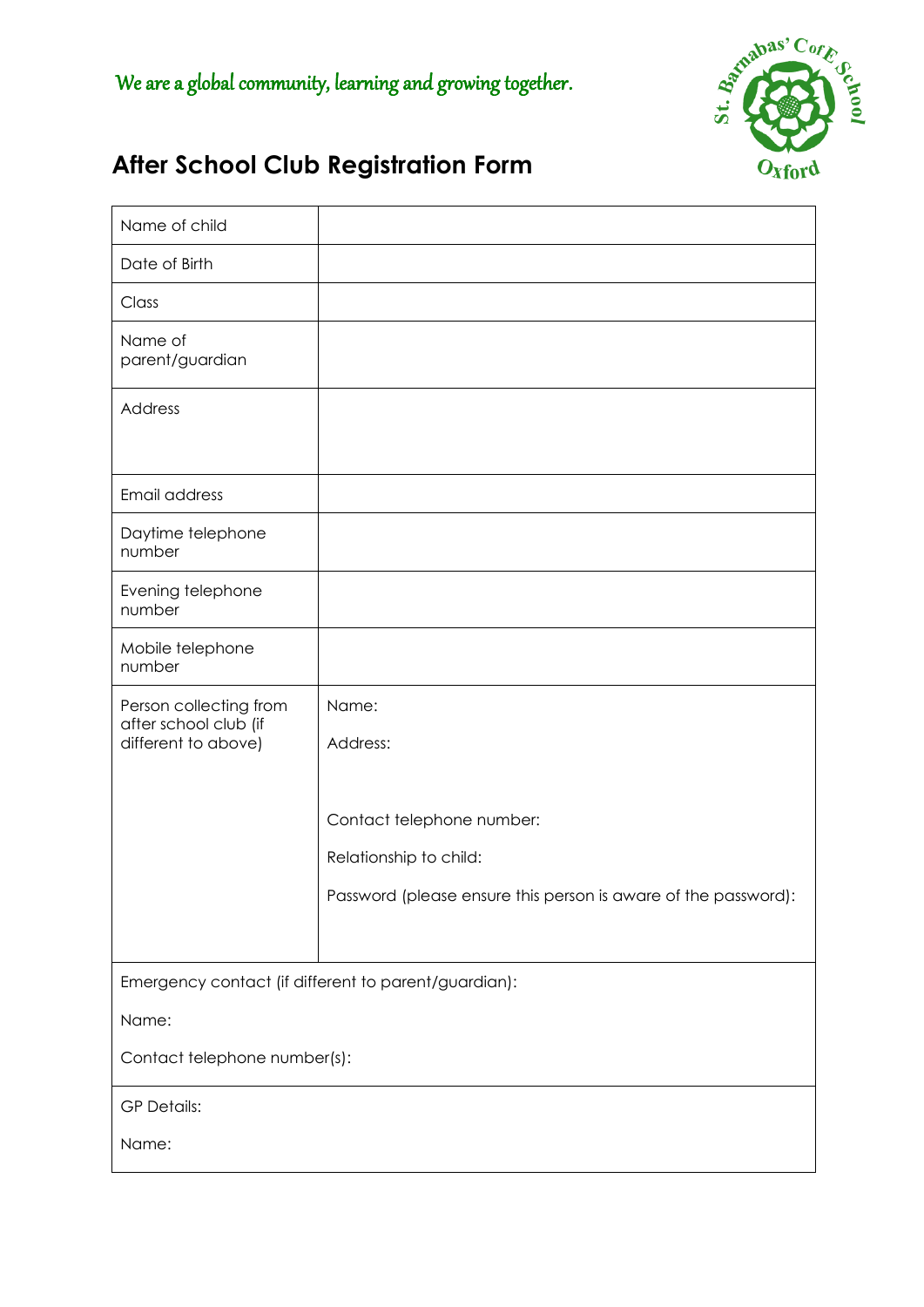| Address:<br>Telephone Number:                                                                                                              |                                     |                                                                                                                                                                                                                                                                                                           |                                                                           |  |  |  |
|--------------------------------------------------------------------------------------------------------------------------------------------|-------------------------------------|-----------------------------------------------------------------------------------------------------------------------------------------------------------------------------------------------------------------------------------------------------------------------------------------------------------|---------------------------------------------------------------------------|--|--|--|
| Please complete this section for<br>Speciality Activity clubs only.<br>Arrangements for the end of the<br>session are:<br>(Please tick)    |                                     | $\Box$ I will collect my child at the end of the session<br>$\Box$ My child will attend After School club at the end of<br>the session<br>(I understand this ASC place needs to booked and paid<br>for separately.<br>$\Box$ My child has permission to make their own way home<br>the end of the session |                                                                           |  |  |  |
| <b>Medical Conditions</b><br>Details:                                                                                                      |                                     | YES/NO                                                                                                                                                                                                                                                                                                    |                                                                           |  |  |  |
| Allergies/dietary requirements<br>Details:<br>attending cooking club.                                                                      |                                     | YES/NO<br>If your child has any food allergies, please ensure you check the with ASC staff for the list of<br>allergens in the food provided. It is important we know of any allergens if your child will be                                                                                              |                                                                           |  |  |  |
| Photograph<br>consent<br>(Please tick)                                                                                                     | May<br>we<br>display boards in ASC? | child's<br>photograph<br><b>use</b><br>your<br>May we use your child's image on twitter?                                                                                                                                                                                                                  | project<br>on<br>$\square$ YES<br>$\Box$ NO<br>$\square$ YES<br>$\Box$ NO |  |  |  |
| Payment method, I would like to<br>pay by:<br>All payments must be made in<br>advance via the office and not<br>directly to the ASC staff. |                                     | Cheque (made payable to OCC)<br>Cash<br>Online via School Gateway<br>Voucher<br>Contact details of the voucher<br>scheme:                                                                                                                                                                                 | □<br>□<br>□<br>□                                                          |  |  |  |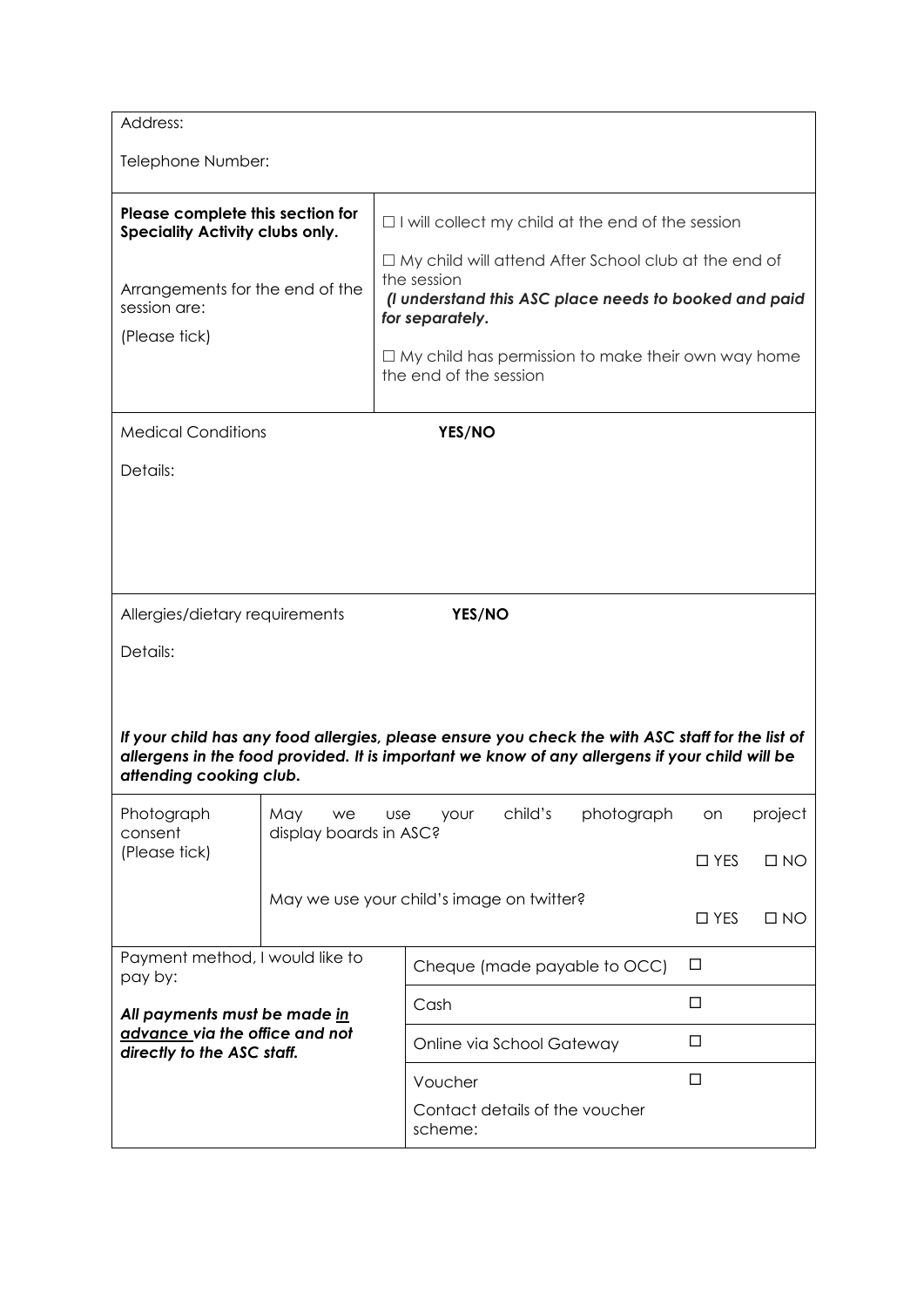| Any other information you would like to tell us.                                                                                   |
|------------------------------------------------------------------------------------------------------------------------------------|
|                                                                                                                                    |
|                                                                                                                                    |
|                                                                                                                                    |
| I agree to the Extended Services terms and conditions.                                                                             |
| I give permission for Extended Services staff to seek medical advice and for trained staff to<br>administer first aid if required. |
| I understand my child's place is not secured until payment is made.                                                                |
|                                                                                                                                    |
| Date:                                                                                                                              |

# **Costs**

| Type of session                  |                                                                                                                                                                                                     | Cost   |
|----------------------------------|-----------------------------------------------------------------------------------------------------------------------------------------------------------------------------------------------------|--------|
| Morning Club                     | From 8 am - 8.45 am                                                                                                                                                                                 | £3.00  |
| After School Club                | Full session $3$ pm $-$ 5.30 pm                                                                                                                                                                     | £12.00 |
|                                  | Half session $3$ pm $-$ 4.30 pm                                                                                                                                                                     | £8.00  |
|                                  | Top up ASC session from Activity club 4.15 pm - 5.30pm                                                                                                                                              | £6.00  |
|                                  | Discounted price for second and subsequent siblings<br>when attending the same session (only applicable for full<br>session)                                                                        | £10.00 |
|                                  | Late bookings (Sessions can be booked on line up to 10<br>am each day-sessions booked after 10 am for the same<br>day can be made via contacting the office and will be<br>charged at the late fee) | £15.00 |
|                                  | Late pick up fee.                                                                                                                                                                                   | £15.00 |
| After School Specialist<br>Clubs | Various clubs finishing at 4.15 pm<br>Cost includes all materials of club                                                                                                                           | £8.00  |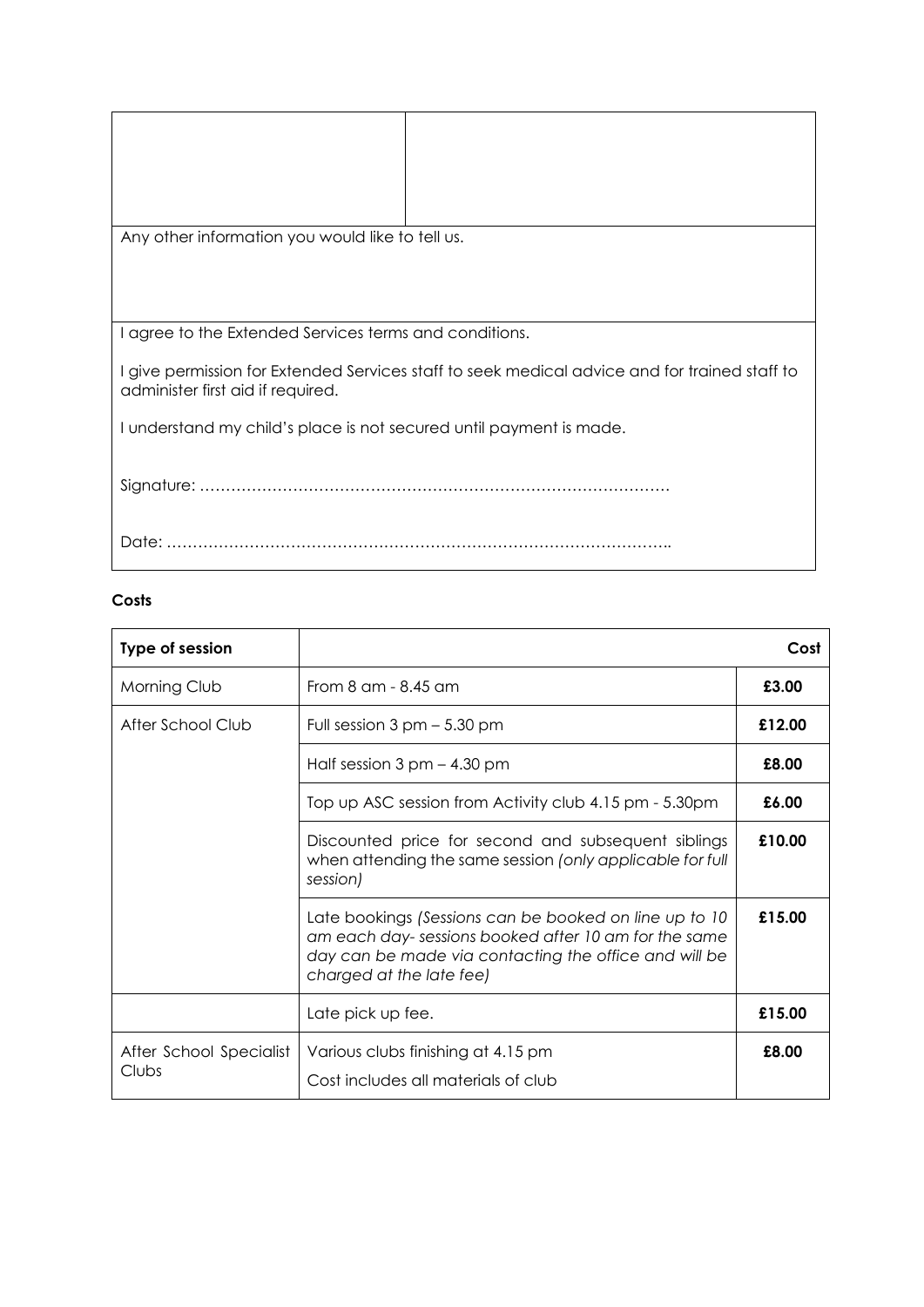# **Extended Services - Morning Club and After School Club Terms and Conditions**

The Terms and Conditions stated below will be applied consistently to all who access our extended services.

## **Registering for morning club (MC) and after school club (ASC) places**

Parents must register School Gateway before they can make a booking.

## **Booking and paying for places and giving notice**

- Parents will be able to book for up to a half term in the first instance.
- Places for MC can be placed up to 2 pm the day before the required booking and ASC can be booked up to 10 am on required day, if spaces are available. Late bookings for After School club (after 10 am on the day of the session) can be made via the office at the late booking rate of £15.00.
- Unbooked sessions (if your child attends after school club without a prior booking) will be charged at the late booking rate of £15.00
- If you have booked an After School Club session and it is no longer needed, please contact the office so that we know not to expect your child and can remove them from our registers for that day. Session fees for cancelled sessions are not normally refundable. Refunds can be authorised in exceptional circumstances at the discretion of the Head Teacher and will include reasons such as residential school trips and long term sickness absence (with a Doctors note). If you wish to request a refund, please contact the school office. Any refunds agreed, will be issued in the form of a credit to your After School Club account which can be used towards a future session.
- Parents will receive an automatic refund for any sessions which are cancelled by the school (eg for unforeseen school closure)
- MC and ASC fees are due immediately. We reserve the right to add administration costs for reminders sent.
- If you pay by voucher or have any query regarding payment please e-mail: [office.3832@st](mailto:office.3832@st-barnabas.oxon.sch.uk)[barnabas.oxon.sch.uk](mailto:office.3832@st-barnabas.oxon.sch.uk)

### **Fees and payments**

We understand that the cost of registered childcare may seem expensive to a parent/carer. However, providing a high-quality, safe and stimulating service for children is costly and to ensure the continued high standards and sustainability of the service, it is a requirement that parents/carers respect its fees strategy.

Sessions can be booked half termly. The level of fees will be set by the Governing Body/Headteacher and reviewed annually in the light of the Club's financial position, its future strategic plans and any other broader economic or social considerations deemed relevant.

- Payment of fees should be made in advance.
- Booking and payment is online via the School Gateway. If you are unable to do this, booking and payment can be made at the office in cash or by cheque made payable to Oxfordshire County Council, write your child's name and 'ASC fees' on the reverse.
- Childcare vouchers are accepted. Details of childcare voucher scheme must be provided.
- If the fees are not paid on time, the Club will notify the parent/carer in writing and request payment by return. Late payment fees may apply.
- The Headteacher has the right to issue a formal warning to the parent/carer and inform them that continued late payment will result in their child's place at the Club being forfeited.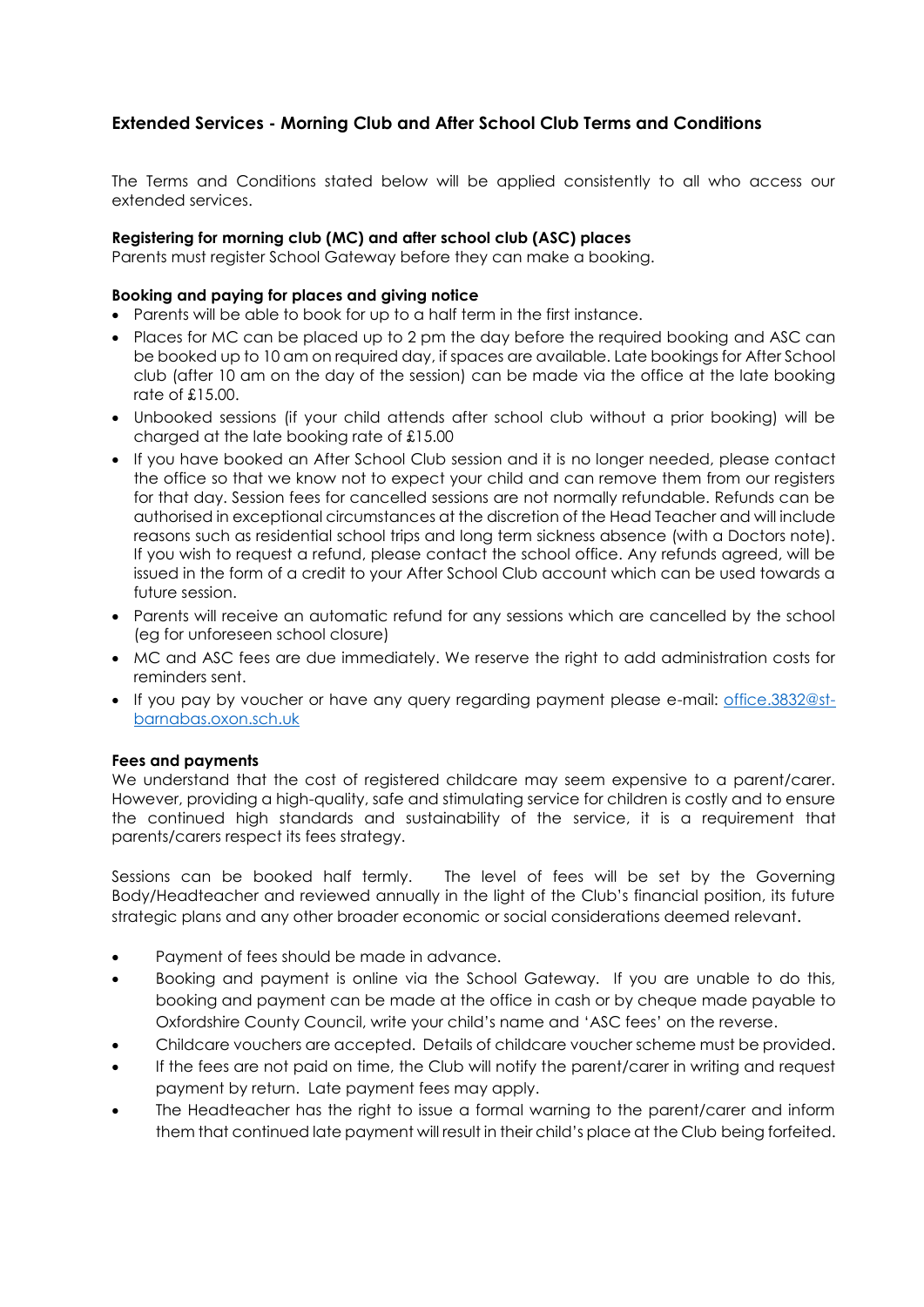- The Governing Body/Headteacher reserves the right to take legal action, if necessary, to recover any outstanding payment.
- If a child is collected late from ASC a late pick up fee may be incurred.
- If fees are paid persistently late or not at all with no explanation, the Club will be forced to terminate that child's place.
- There is an application form for assistance with fees and any request must be made in writing. (Appendix A)

## **Non-payment Payment Requests.**

In the event of non-payment of a payment request, we will write to the parent requesting payment. If parents are having difficulty making a payment at any time, we recommend that they arrange a meeting with the school office as soon as possible to discuss the matter. Where there is no explanation for repeated late payment or the outstanding balance reaches set amounts, the school will contact the parents to discuss payment options. At a meeting with the parent the following options will be discussed:

a. Arrangements to be made to pay in full.

b. Reduce further debt occurring by reducing sessions.

c. Arrangement of a payment plan i.e. an agreed amount to be paid at set times.

d. Withdrawal of all sessions until debt is either cleared or to an acceptable level agreed by parents and school.

### **Health and safety**

- Our school Behaviour Policy will be applied to all children attending MC and ASC. All children will be expected to follow the school's Behaviour Policy. Any child who does not follow our Behaviour Policy may have their place withdrawn.
- If your child becomes ill while attending MC or ASC they will be attended to by a trained first aider who may give emergency first aid. We may seek emergency medical advice and/or treatment as required. All incidents will be logged and communicated with you the same way as school incidents.

### **Safeguarding**

- School safeguarding policies and procedures apply to extended services provision.
- If your child is not attending After School Club on any occasion it is essential that you let us know by telephone or email before 2.30 pm.
- We like to take photographs of children in after school club to display within ASC and possibly on twitter; please complete the section on the registration form.
- Children can only be collected at the end of a session (either 4.30 pm or 5.30 pm) from ASC. Please telephone the ASC mobile if you are unavoidably delayed. After School Club closes at 5.30 pm sharp. If children are not collected by 5.30pm, this results in additional costs for the school and an additional fee will be charged for children who are collected after this time. We reserve the right to withdraw a place if a child is persistently collected after 5.30pm.

### **Protocol for children who are not collected from ASC**

If the child has not been collected at the end of ASC, staff will make every attempt to contact parents or named contacts.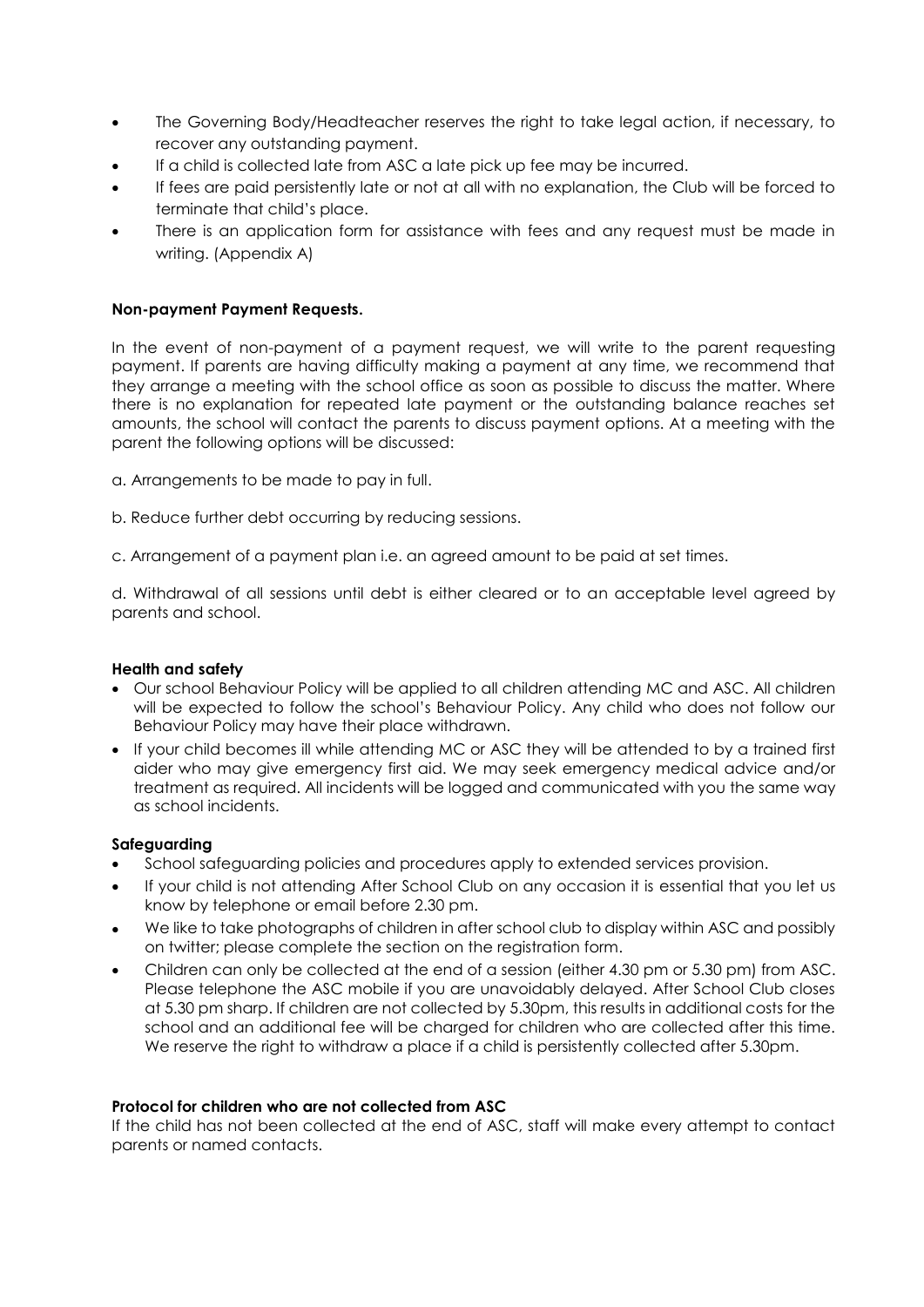In the event that a child is not collected by a parent or carer, this will be brought to the attention of the Headteacher (DSL) or the deputy DSL (designated safeguarding lead) and recorded.

If the child has not been collected and there has been no contact with the child's parent(s) or named contacts by 6.00pm, the Headteacher or person with designated responsibility should telephone the police. If the child is known to the assessment team, contact should also be made with the child's allocated social worker or the emergency duty social worker if it is out of normal office hours.

When telephoning the Police/Assessment team, the following information may be provided:

- Brief circumstances of incident
- Child's details
- Name(s)
- date of birth
- address
- gender
- ethnicity
- religion
- language spoken
- special dietary needs
- SEN/behavioural difficulties/medical needs
- Parent/carer/alternative carer details
- name(s)
- address(es)
- home/work/mobile telephone number(s)
- Any current or previous child protection concerns
- Any previous incidents of not being collected from school

The police/assessment team will give advice and may carry out appropriate checks and make further attempts to contact the parent/carer. If at this stage, the police cannot locate an appropriate adult to come for the child or there is a genuine reason why the relative or carer is unable to do this, the police will notify the assessment team via the Emergency Duty Team (EDT) who will arrange for the child to be taken to a place of safety e.g. a temporary foster carer. The police may decide to take a Police Protection Order (PPO) as part of this process. They will notify the school of the child's placement and provide contact details as appropriate.

Plans for transporting the child will be dependent upon staff availability out of hours and will take into consideration: the need for adequate insurance cover, appropriate gender balance, and any information about special needs or behavioural difficulties etc. provided by the school. Where possible, two adults should be present. If there is a shortage of staff a mini cab could be used with a suitable escort. The assessment team for the school area will liaise directly with the assessment team for the area in which the child resides, if this is different.

All policies and procedures of extended services follow those of St Barnabas' CofE School, please ask a member of staff if you would like to access these or see our website.

| <b>Contact Details</b> |                                     |  |  |  |  |
|------------------------|-------------------------------------|--|--|--|--|
| Email address          | office.3832@st-barnabas.oxon.sch.uk |  |  |  |  |
| ASC Mobile number      | 07943 967237                        |  |  |  |  |
| School Office Number   | 01865 557178                        |  |  |  |  |